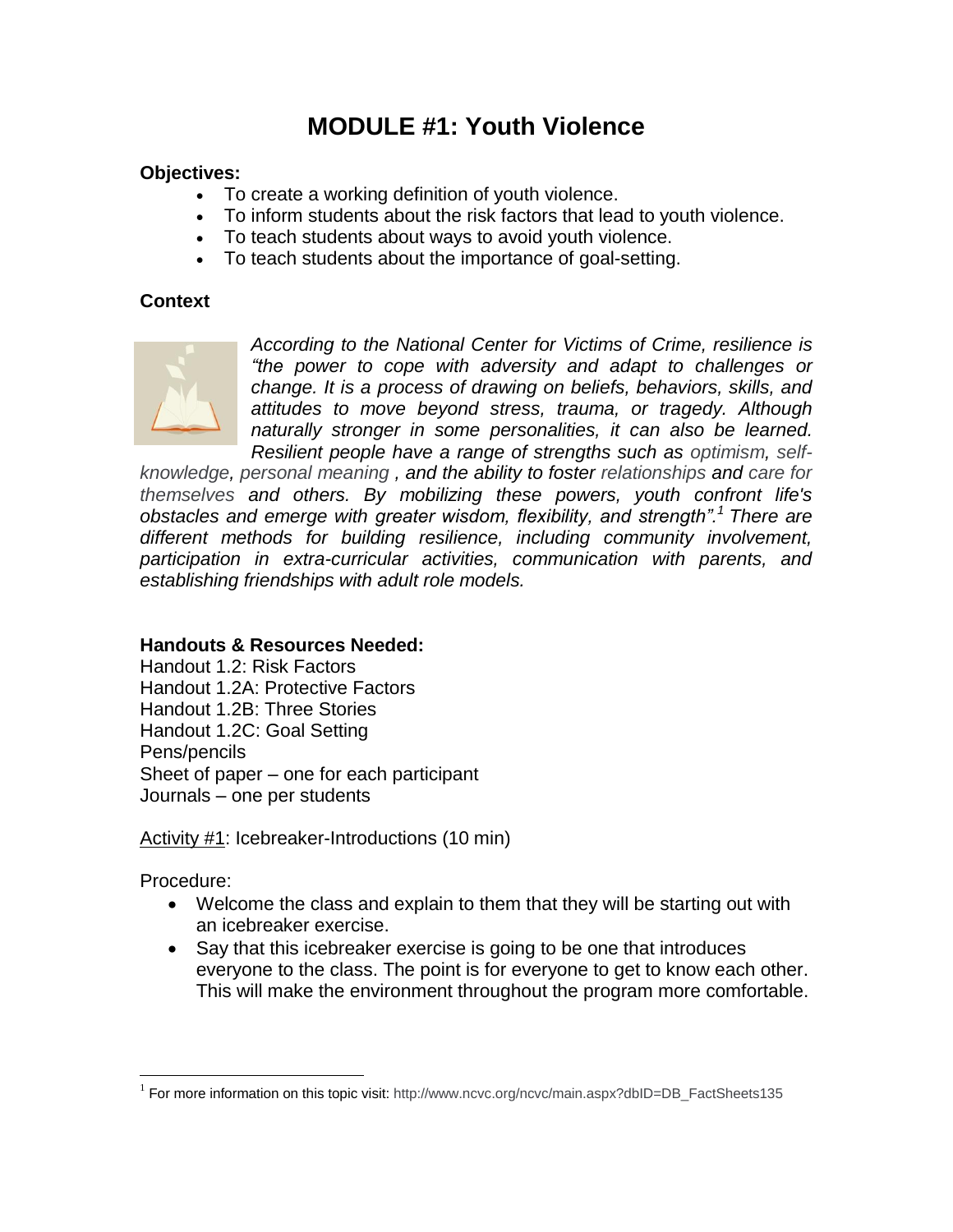- Ask the students to pair up with another student. In their pairs, ask each student to tell their partner their name, age, favorite movie, and favorite book.
- After some time, have the pairs come to the front of the room and introduce their partners to the class.

Activity #2: Guided Discussion: What is Youth Violence? (30 min)

### Procedure:

- Icebreaker
- Explain to the class how a guided discussion works. Say that the facilitator will lead the discussion by engaging the class with challenging questions. The facilitator is meant to help guide, not lecture. In order to maximize what is learned, it is best if everyone in the class participates.
- Ask the class to create a definition of youth violence based upon their best guess. In their mind what are the major factors/sources that contribute to the great amount of violence in schools. From these answers, have them break into groups of 4 or 5 and brainstorm strategies that can help mitigate the problem. If they cannot come up with any, give suggestions, such as after school programs, dress code, formation of year book club, etc. Have them discuss whether these ideas would work for their community.
- Explain to the class the importance of being aware of the risk factors that cause a youth to take part in violent activities. Pass out the handout with the list of risk factors (Handout 1.2). Emphasize the way the list is broken into three categories: Individual, Family, and Community. Have three students discuss in their groups the three lists. Start a discussion about the prevalence of these factors in their community.
- Pass out Handout 1.2A: Protective Factors. Explain to the class that these lists comprise the things that deter a youth from taking part in youth violence. They help counteract the risk factors that were previously discussed. Have students read the lists and discuss them. Tell the class that by having these factors, they would be less likely to fall into the temptation of committing acts of violence.
- Pass out Handout 1.2B: Three stories. This handout is about three youths whose lives took a wrong turn. Have volunteers from each group read a story out loud. At the end of each story, discuss what the youth in each story did wrong and what he/she could have done to avoid the problem.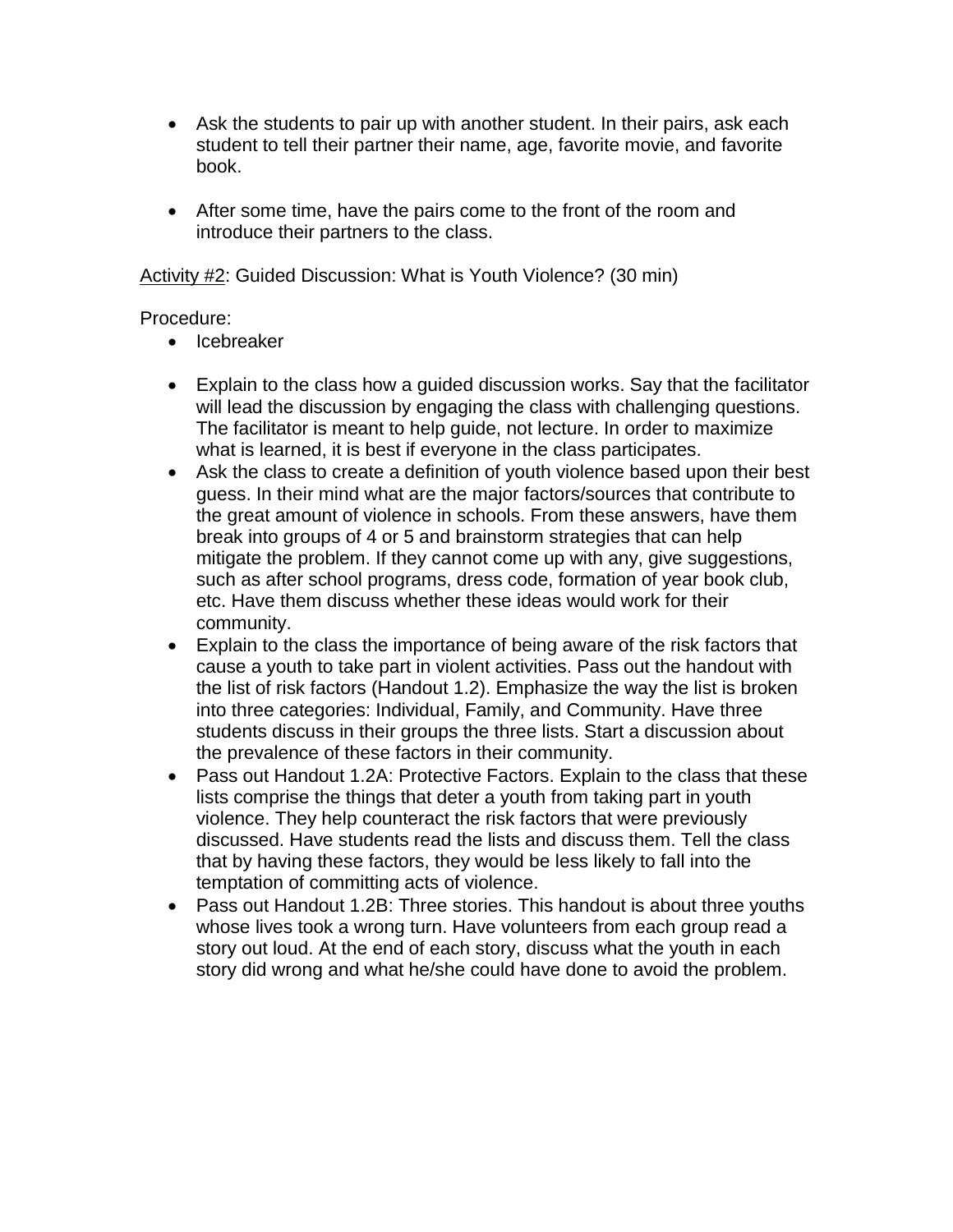Activity #3: Guided Exercise: Goal Setting (30 min)

Procedure:

- Icebreaker
- Discuss the importance of a youth having realistic goals to accomplish. Mention that a major part of a child's decision to resort to undertaking violent youth activities is their lack of goals in life. Youth with concrete scholastic and future goals are less likely to be tempted into youth violence. This is because they have something to focus on and will not wish to jeopardize fulfilling a goal.
- Provide Handout 1.2C and ask everyone to write his or her biggest goal to achieve in life. Have volunteers share their answers.
- Once people have shared, have the class discuss how they can go about achieving their goal. Emphasize that achieving goals takes focus and distractions in youth violence prevent youth from achieving what they want to do.
	- $\circ$  Facilitator make sure to draw the realistic line take the example of the youth who wants to play pro soccer. Make it clear that it is possible for dreams to come true if one desires something hard enough. But also make the point that making it to the professional level is also very hard. That is a way to place a good amount of importance in school. Talk about scholarships to college if he/she can play well and get good grades.
- Have them draw out short-term and long-term goals.
- For the students in the class who are unsure about their goal, have them write down what their main interests and hobbies are. From what they wrote down, talk about what they enjoy the most about these activities. Ask them to think of a goal that relates to these activities.
- Tell the students that the point of this activity is to show them that the distractions of youth violence can prevent them from achieving their goals in life. It can cause them to sacrifice doing what they love.

### Activity #4: Debriefing (5 min)

Procedure:

- Summarize the main points of the seminar.
- Ask the class if they have any questions.
- Ask various students to name one important thing that they learned in the seminar.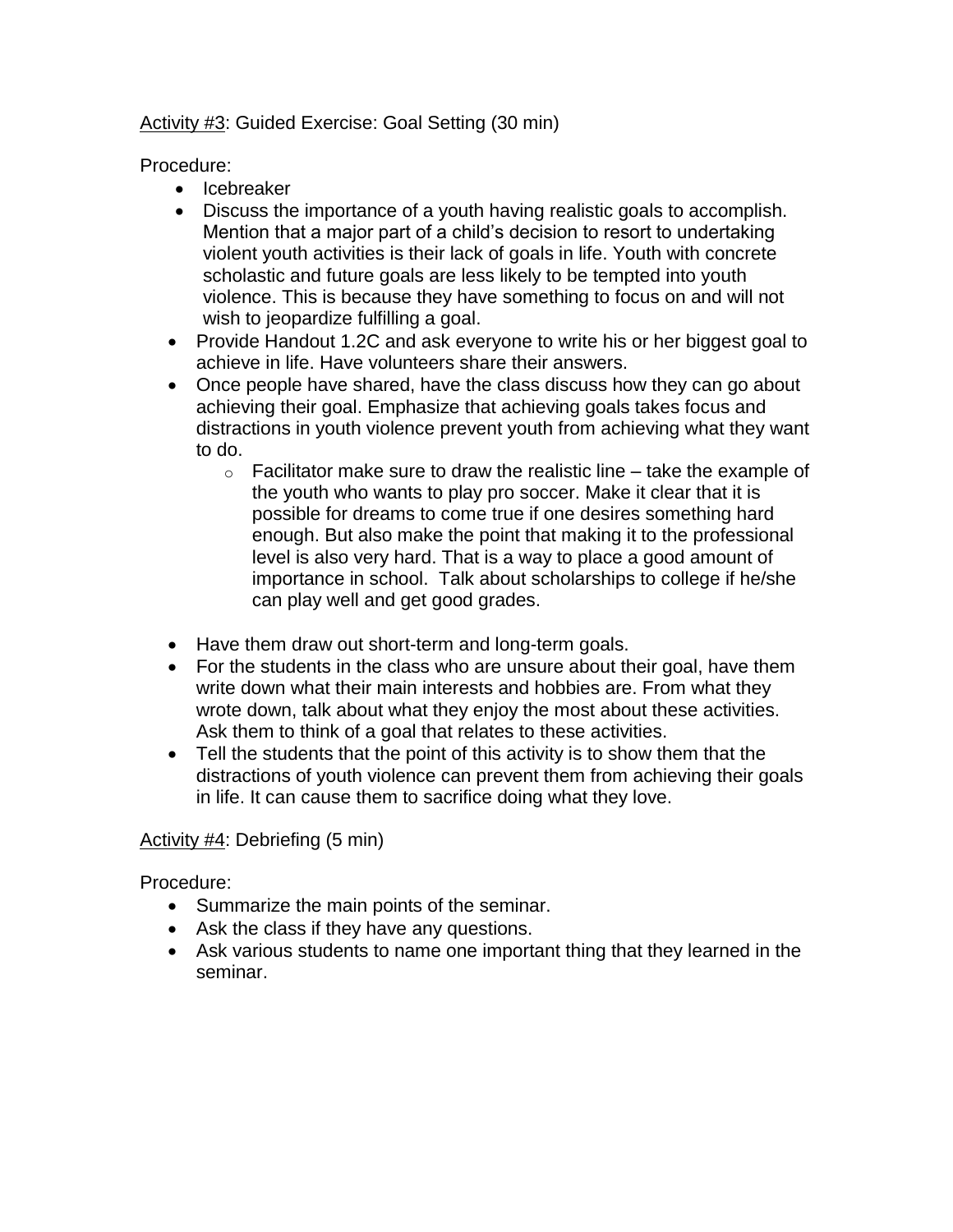# **Risk Factors**

Risk factors increase the likelihood that a youth will become violent. However, risk factors are not direct causes of youth violence. When a youth has these characteristics, they are more likely involved in youth violence:

# **Individual Risk Factors**

- History of violent activities
- Learning disability
- History of early aggression
- Involvement with drugs, alcohol, or tobacco
- Poor school performance
- Poor behavioral control
- High emotional distress
- Antisocial beliefs and attitudes
- Violence and conflict in family

# **Family Risk Factors**

- Very harsh parental discipline
- No parental discipline
- Low parental involvement
- Parental use of drugs/alcohol
- Parental committed a crime
- Poor supervision of children

# **Friend/School Risk Factors**

- Association with bad behavior
- Involvement in gangs
- Social rejection by peers
- Lack of involvement in school activities
- Poor school performance/attendance
- Low commitment to school
- Fails classes in school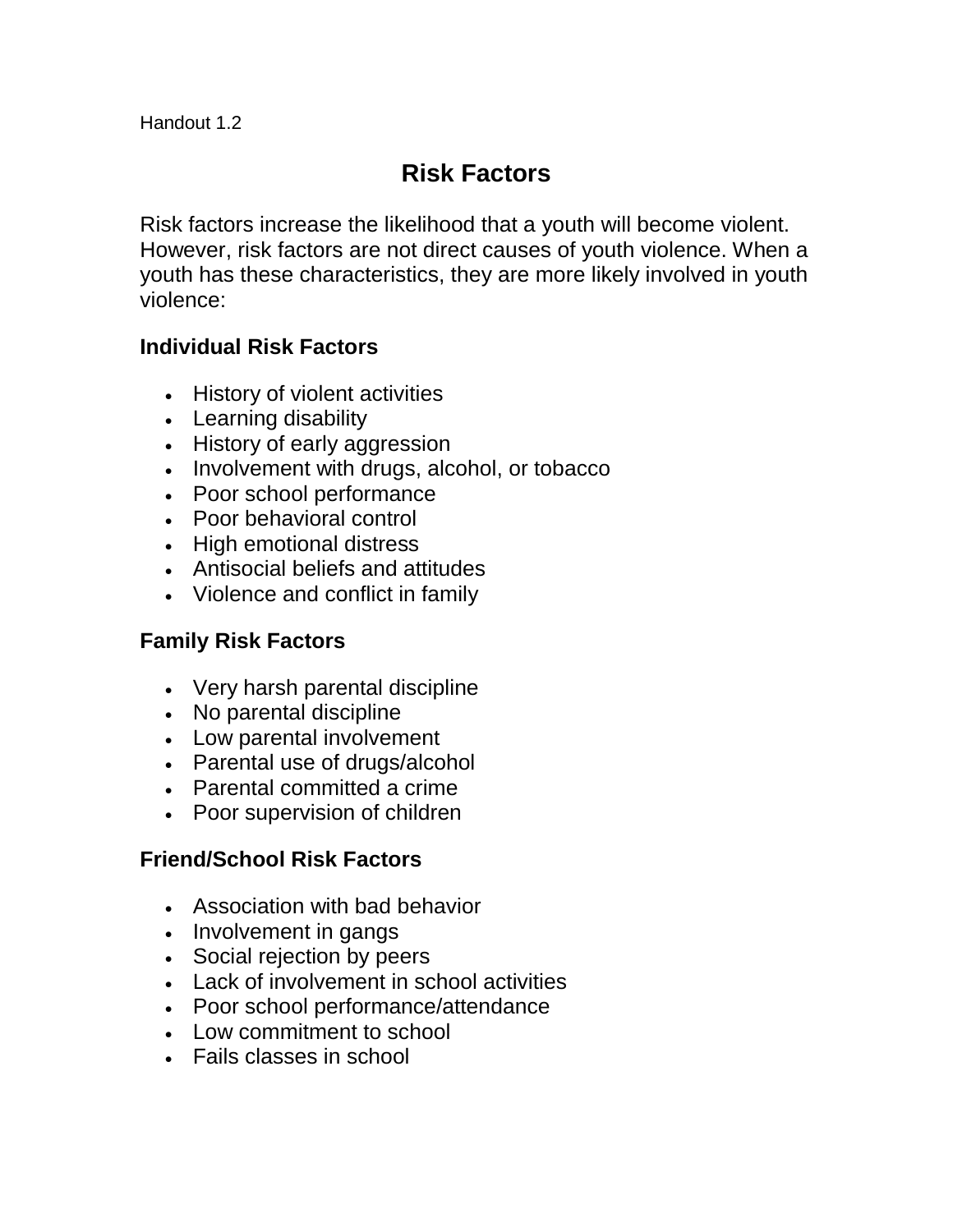# **Protective Factors**

Protective factors protect young people from risks of becoming violent. These factors occur in many places in the youth's life. However, identifying and understanding protective factors are just as important as knowing the risk factors:

### **Individual Protective Factors**

- Avoids bad behavior
- High IQ and good grades
- Good social skills
- Religiosity

# **Family Protective Factors**

- Close to caring family or adults outside of the family
- Can talk about problems with parents
- Parents expect high school performance
- Parents and youth do activities together regularly
- Presence of parent during at least one of the following: when wake up, when arriving home from school, at dinner, and when going to bed
- Involvement in social activities

# **Peer/School Protective Factors**

- Commitment to school
- Involvement in social activities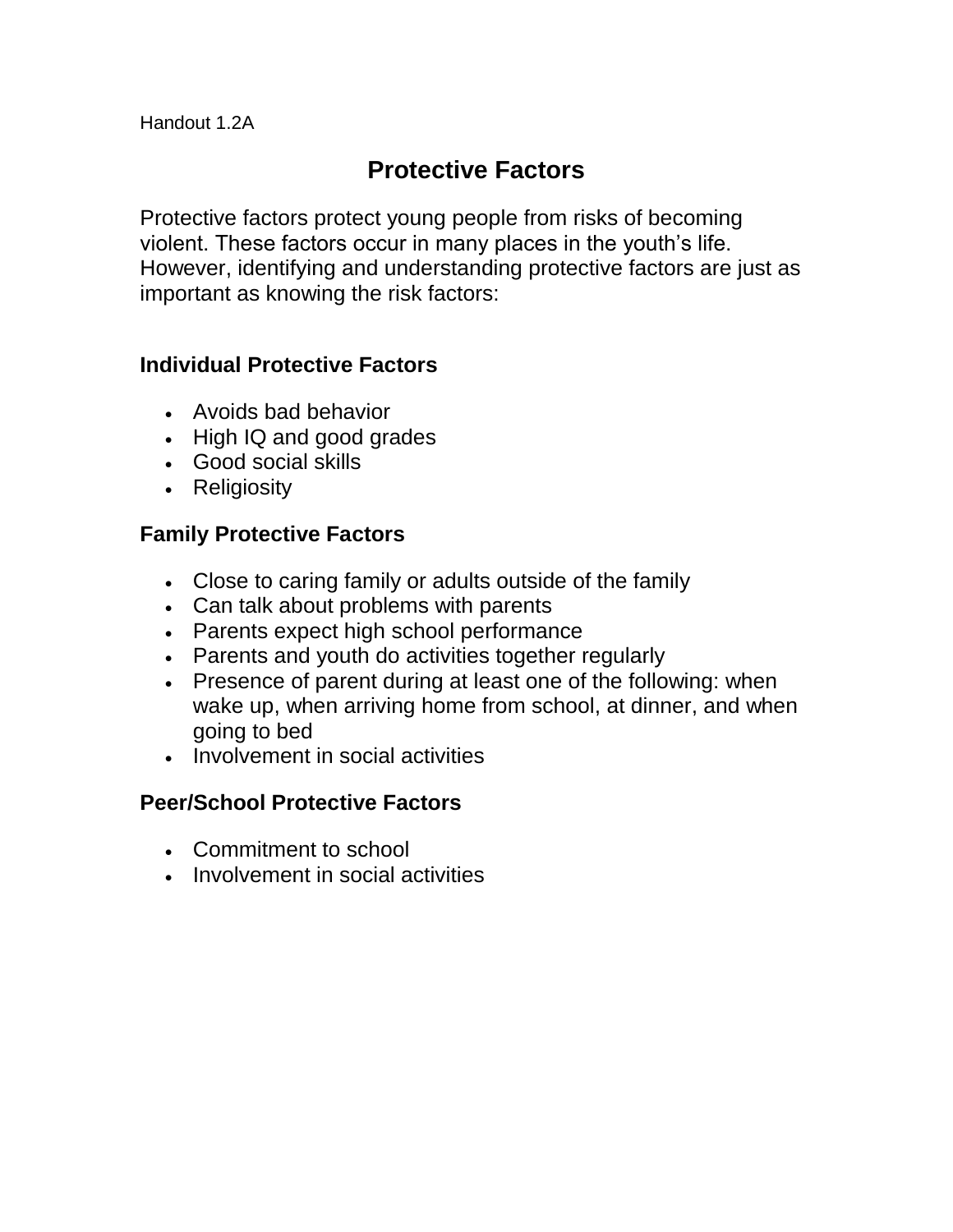Handout 1.2B

# **Three Stories**

- Guy carries knife to school
- Guy steals car and hits a pedestrian severely hurting her
- Girls fight in school

### **Story 1:**

It was more than Rey could take in one day. Chris had been bullying him since the start of the school year. Rey was shy where as Chris was the school bully, always seeking attention and the respect of his fellow peers. Chris saw Rey's quite nature as vulnerability, easily enabling him to take advantage of Rey. He was always ashamed of his weakness and felt as if he had nobody to turn to. Finally, Rey felt as if he needed to find a quick solution, proving to himself and everyone else that he was not weak. In his desperation, Rey bought a pocket knife and carried it with him to school, hoping that Chris would confront him. Just like he wished, Rey was approached by Chris in the cafeteria during lunch. Without warning, Rey pulled out the knife and stuck it in front of Chris's face. The school administration was not going to take any chances, immediately calling the police to the school. Rey was arrested for possession of a deadly weapon.

The court system was not friendly to Rey. Even though this was his first major offense, Juvenile Judges do not take lightly the crime of possessing a deadly weapon, especially on school property. Rey went through the Juvenile Justice process with very little help or counseling. Instead of the system analyzing the situation to determine what factors drove Rey to perform his bad behavior, the judge decided on severe punishment, thinking that this would be the easiest solution. Unfortunately, like most cases, Rey's experience in the Juvenile Justice system caused him more harm than good. He has since bee convicted of other crimes and is currently serving time in the State Prison.

### **Story 2**:

Growing up in a low income neighborhood, Luis was surrounded by violence. From a young age, he learned the necessity of being able to protect himself. He was a tough kid and was well know in his neighborhood for his boxing abilities. Luis had received little guidance throughout his life. For this reason, when he was old enough, he sought the membership of a gang. In order to prove his loyalty, the gang asked him to complete a task. Luis's mission was to steal a care.

Luis did not know how to break into a car and hot wire the ignition, so he had to get creative. He noticed that a local pizza delivery boy always leaves his keys in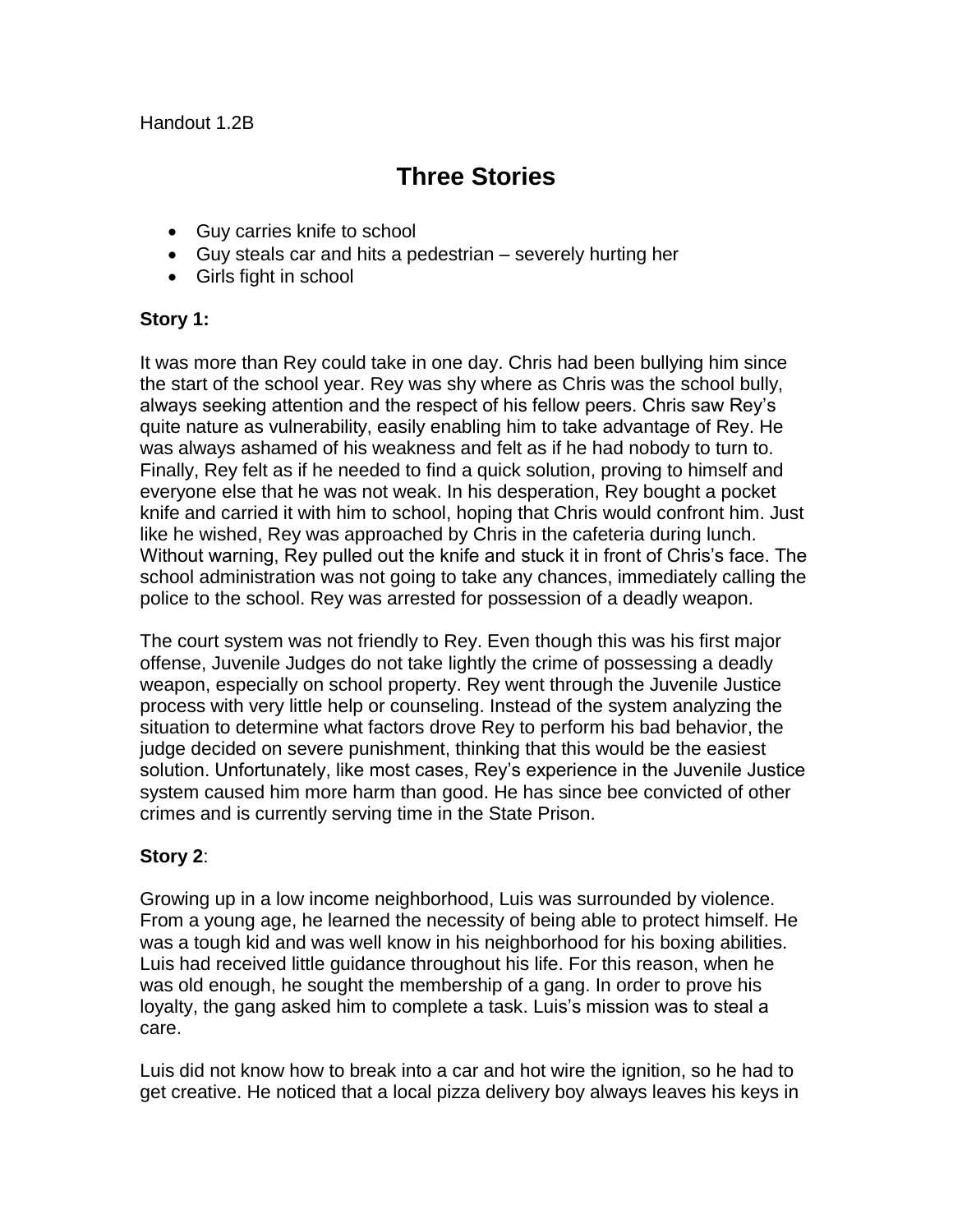#### Handout 1.2B

his car when he goes up to the door to deliver to his customer. Luis camped out in front of the pizza parlor and followed the boy to his next delivery. When he got out to go to the door, Luis sprinted to the car, shut the door, and sped off. In his haste, he failed to see an elderly woman crossing the road in the intersection in front of him. As he turned his head to see if the delivery boy was chasing him, his car hit the woman, breaking her legs and giving her a severe concussion. The woman was rushed to the hospital while Luis was arrested on the scene.

At 17 years old, Luis was tried and convicted as an adult. While serving his term, Luis was forced to share a cell with an older inmate. The inmate took every opportunity to harass Luis, physically and verbally abusing him. By the time Luis's jail time was over, he had been a victim of sexual assault, being raped on a numerous of occasions. Because of his poor decision to join a gang, Luis now has a lifetime of unpleasant memories and scars.

### **Story 3**:

There are many reasons for teenage girls to fight. During those ages, girls enjoy spreading rumors about each other, using this form of communication as a way of creating superiority over others. This was the case in the feud between Cristina and Luisa. These two girls had developed an extreme dislike for each other during their freshman year of high school. They often exchanged verbal attacks with one another, insulting the other's weight, intelligence, and other characteristics. Though they were caught up in this feud, both excelled in the classroom and showed strong potential to attend college. One day, however, Cristina and Luisa entered into a verbal battle that ended physically. Luisa said something that caused Cristina to attack her in the hall. The two began intensely fighting while the whole school watched. Eventually, Cristina was able to dominate Luisa, hitting her with an endless amount of punches. Cristina hit Luisa until Luisa lay unconscious on the floor. Once the school's administration found out what Cristina did, they called the police to take her away.

The Juvenile Justice system did not take pity on Cristina because she was a girl. They viewed her actions as a terrible act of uncontrollable anger. The court ordered Cristina to serve a sentence of one year for assault. They rejected the idea that girls will experience certain hardships with one another at that age and should not be subjected to such harsh punishment. The court's ruling hurt Cristina's record, preventing hr from achieving her goal of getting into college.